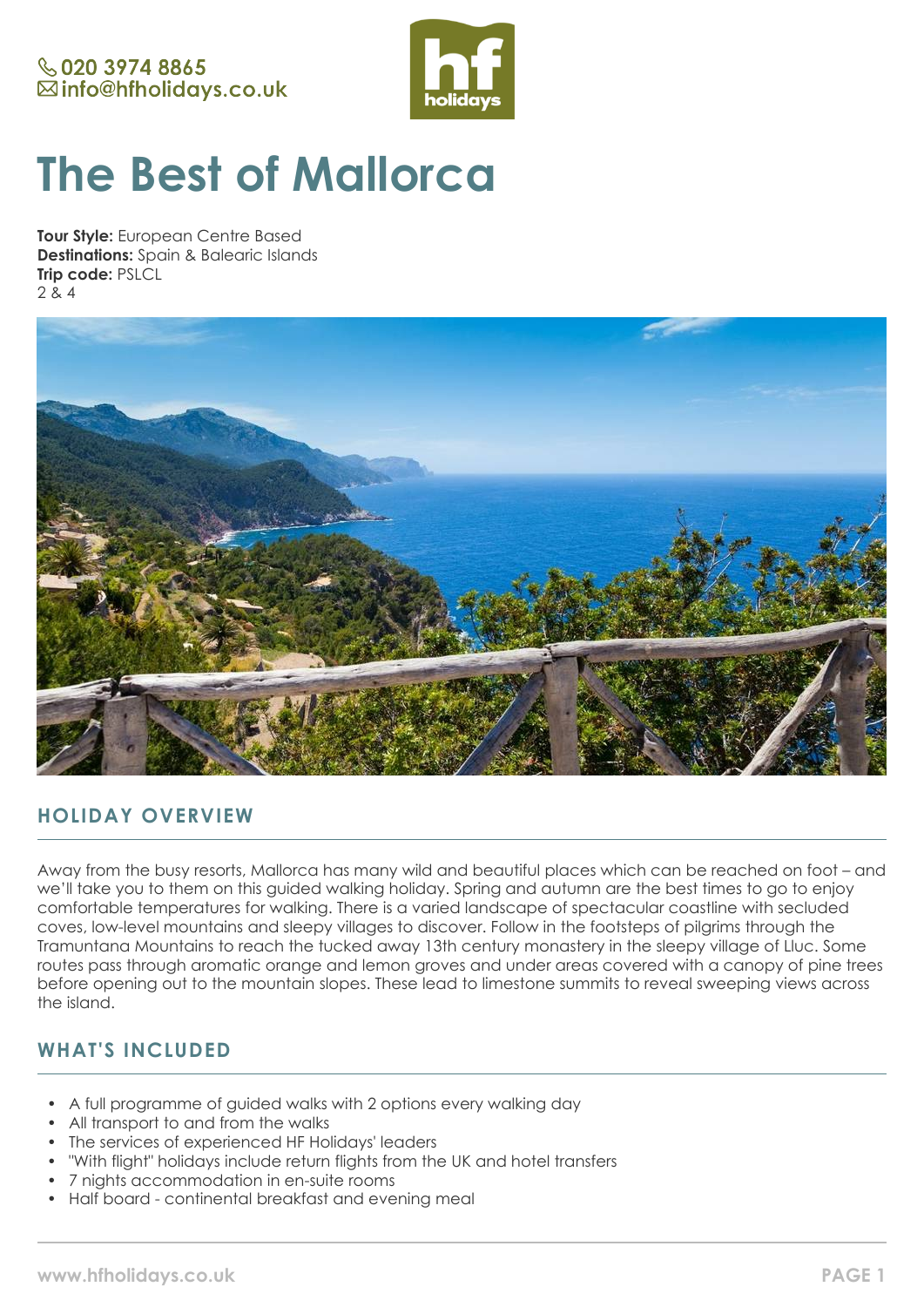# **HOLIDAYS HIGHLIGHTS**

- Discover Mallorca's spectacular coastline, stunning mountains and sleepy ochre villages
- Superb walking in the breathtaking Serra de Tramuntana mountains
- Wander through Mallorca's peaceful rural scenery
- Easily accessible with many flights from regional airports

#### **TRIP SUITABILITY**

This is a level 2 and level 4 graded Activity, Easier walks: 4 to 8 miles (6½ to 13km) often on rough and stony paths. Up to 1,100 feet (330m) of ascent in a day. Harder walks: 7 to 11 miles (11 to 17km) using steeper and rougher paths. Up to 1,500 feet (450m) of ascent in a day.



#### **ITINERARY**

#### **Day 1: Arrival Day**

Welcome to Hotel Uyal. Unpack and settle in.

# **Day 2: Coves And Beaches Of Cala San Vicenc**

Today we explore the area to the north of Puerto Pollensa with its beautiful valleys, coves and headlands.

**Option 1 - Boquer Valley**

**Distance:** 6½ miles (10½km)

**Total ascent:** 550 feet (160m)

**In summary:** Walking from and to the hotel, our destination today is the beautiful Boquer Valley, a bird watcher's paradise.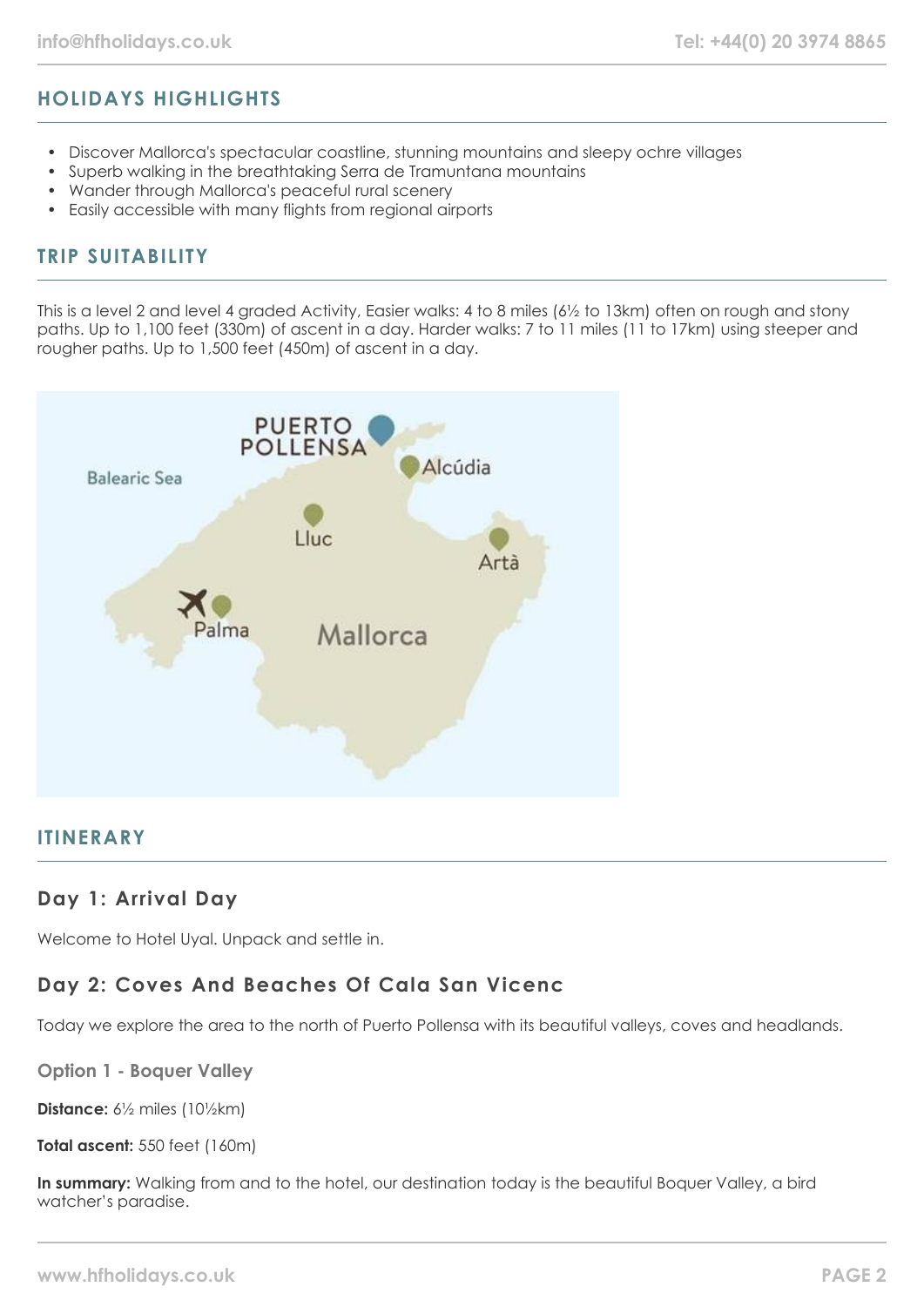**Highlight:** The rugged coastline of north east Mallorca.

**Option 2 - Puig D'Aguila And The Siller Valley**

**Distance:** 7½miles (12km)

**Total ascent:** 1,160 feet (350m)

**In summary:** A short bus ride will take us to Cala de San Vicenc for the start of our walk. A well-constructed dirt track then leads us to a headland from where we ascend the Puig d'Aguila for stunning views. We then return to Cala de San Vicenc for some well earned refreshments before making our way over the Siller Pass and back to the hotel.

**Highlight:** A lovely introductory walk to the local area.

## **Day 3: Lluc And It's Charming Surroundings**

Today we'll travel inland to the heart of the Tramuntana Mountains to visit beautiful Lluc Monastery and explore the area around Lluc.

**Option 1 - Lluc To Caimari**

**Distance:** 5 miles (8km)

**Total ascent:** 400 feet (120m)

**In summary:** After spending some time enjoying the Monastery and its surrounds, we take the GR222 (Cami Vell) and follow it south through lovely woodland, enjoying superb viewpoints en route, to the charming, traditional village of Caimari.

**Highlight:** The beautiful monastery in Lluc.

**Option 2 - Lluc To Caimari Via Menut**

**Distance:** 9 miles (14½km)

**Total ascent:** 1,000 feet (300m)

**In summary:** This walk starts with a circuit around the Moleta de Binifaldo, taking in some dramatic mountain scenery, before returning to the Lluc area and following the same route as the Option 1 walk.

**Highlight:** Dramatic mountain scenery.

#### **Day 4: The Alcudia Peninsula**

Today we enjoy walks on the Alcudia Peninsula.

**Option 1 - Coll De Na Benet**

**Distance:** 7 miles (11km)

**Total ascent:** 1,000 feet (300m)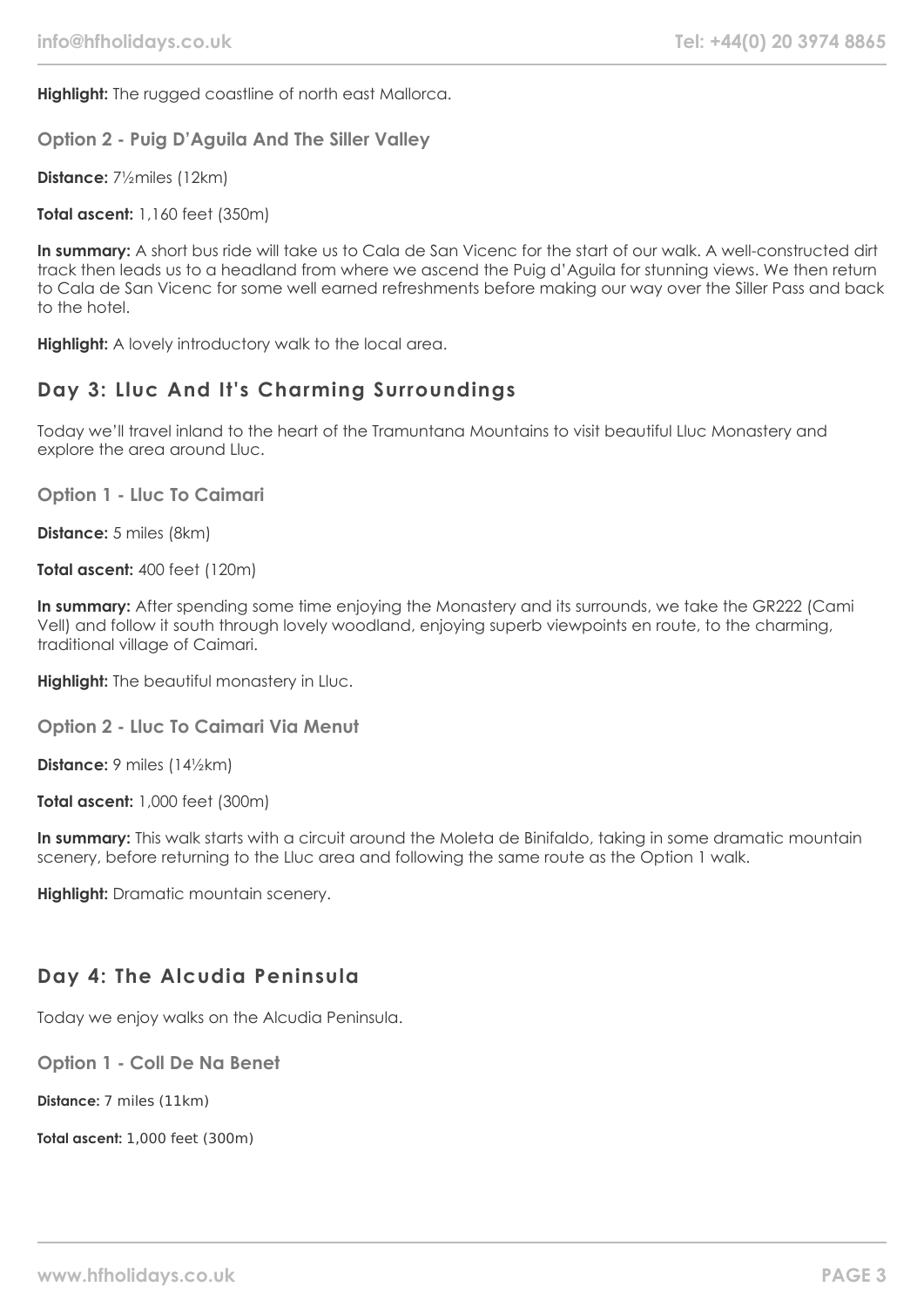**In summary:** We walk on an easy track through pleasant woodland to reach the Fontanelles Valley. Here we ascend gently to the Coll affording us views of the surrounding hills and the coastline. We continue on good tracks and paths to our finishing point at the Bon Aire Marina.

**Highlight:** Both of our walks today are interesting, with great views.

**Option 2 - Talaia D'Alcudia**

**Distance:** 6½ miles (10½km)

**Total ascent:** 1,500 (440m)

**In summary:** Today, our walk starts at the Ermita de la Victoria from where we start our ascent to the summit of the Talaia. After enjoying the panoramic views, we descend on a stony mountain path to a picnic area. After a short walk along a broad dirt track, we enter the Fontanelles Valley ascending to another viewpoint and then descending to join the route of the Option 1 group to the Marina for refreshments.

**Highlight:** Ascent of Talaia with stunning views.

#### **Day 5: Free Day**

Each week there is a free day when no guided walks are offered. This is an ideal opportunity to relax around the hotel, walk independently or visit local places of interest. Some options for your free day may include:

**Puerto Pollensa:** Have a leisurely lunch in the town, visit the local market, take a boat trip from the harbour, or simply enjoy a stroll down the beach.

**Pollensa:** Visit the beautiful old town of Pollensa by public bus. Explore the old winding streets and climb the steps to the Calvary.

**Palma de Mallorca:** Take the local bus to the capital, Palma, to explore the magnificent cathedral and the old quarter with its medieval layout of narrow winding streets.

#### **Day 6: The Llevant Nature Park**

Today we travel south east to the Arta Peninsula to visit the Llevant Natural Park, an area of outstanding natural beauty, for our walks. Our journey will take us via the old town of Arta to the Park Visitor Centre where there are toilets and a small exhibition area.

#### **Option 1 - Soldiers' Camp And Betlam**

Distance: 4½miles (7½km)

Total ascent: 600 feet (180m)

In summary: Today we have two short, but equally beautiful walks. Our morning walk will take us on a short but steep ascent to the 'Soldiers Camp'. After lunch we will return to the Park Centre for a transfer to Arta for a short visit before continuing our journey to the coast for a relaxing afternoon stroll to the lovely small town of Betlam for a swim or a visit to a bar.

Highlight: Extensive views of wild and unspoilt countryside from the 'Soldiers Camp'.

**Option 2 - Soldiers Camp And GR222 To Betlam**

Distance: 8½ miles (13½km)

Total ascent: 1,150 feet (350m)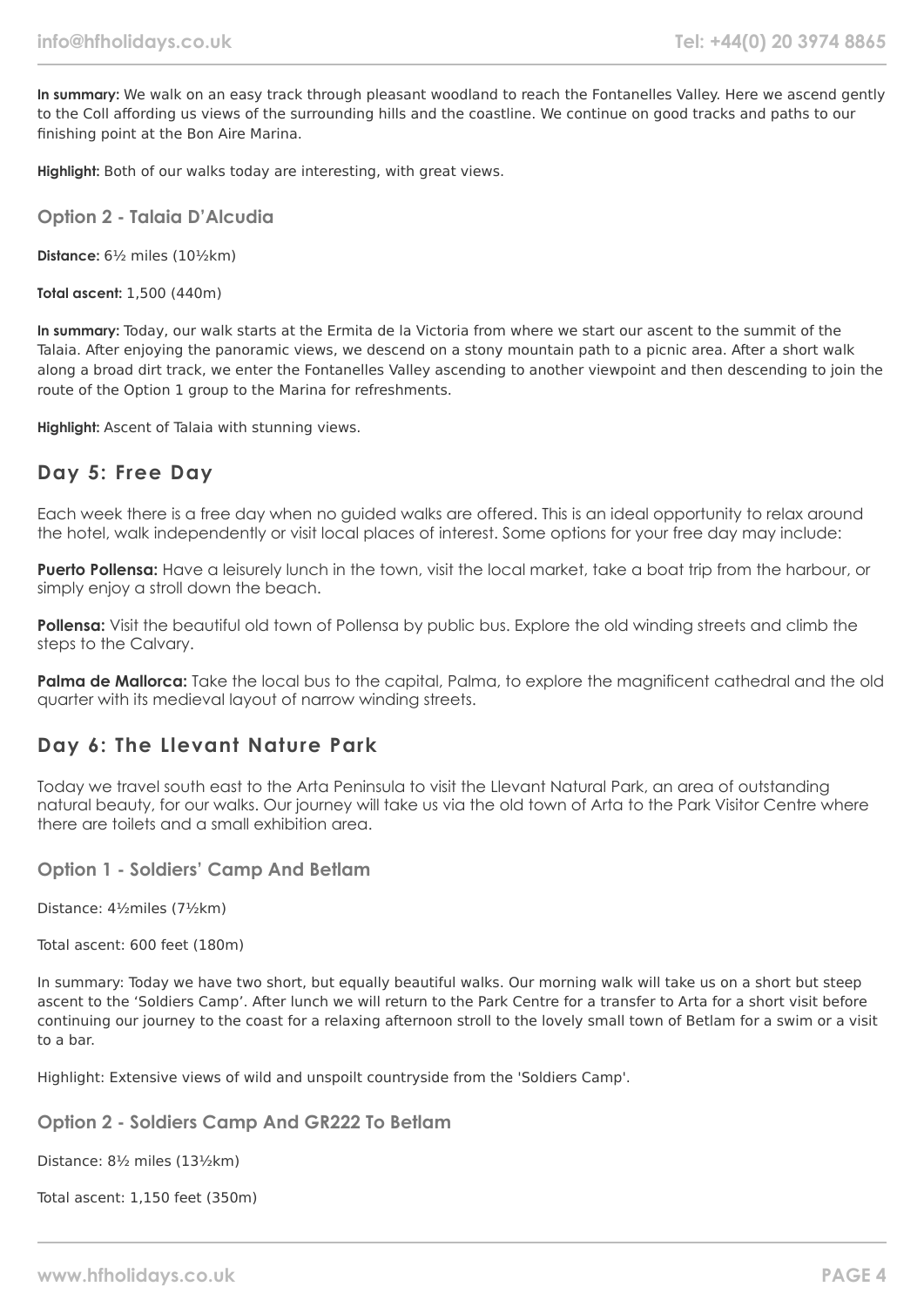In summary: Initially we take the same route as the Option 1 group. After visiting the Soldier's Camp we take the GR222 and follow this all the way to Betlam enjoying the peace and solitude of this lovely area.

Highlight: Walking along the GR222 long distance trail with fantastic views.

#### **Day 7: In The Tramuntana Mountains**

For our final day, we return to the Tramuntana Mountains for further exploration. Both walks will use part of the GR221, a long distance route which runs the length of the Tramuntana Mountains.

**Option 1 - Lluc To Binifaldo Circuit**

**Distance:** 7 miles (11km)

**Total ascent:** 900 feet (280m)

**In summary:** Starting from Lluc Monastery for our circular walk, we will enjoy the pleasant karst and woodland scenery north of the area. Our walk will include a visit to the 'Camel Rock' and will pass evidence of previous woodland industries. Our return leg back to Lluc will follow part of the long distance GR221 path.

**Highlight:** The interesting and varied scenery of the Tramuntana mountains.

**Option 2 - Lluc To Pollensa**

**Distance:** 10½ miles (17km)

**Total ascent:** 700 feet (220m)

**In summary:** Initially following the same route as Option 1, we also have the opportunity to view 'the Camel'. We then follow the GR221 descending through woodland, quiet roads and on riverside footpaths, reaching the town of Pollensa for some much needed refreshments.

**Highlight:** Enjoy stunning mountain views.

#### **Day 8: Departure Day**

We hope to see you again soon.

## **ACCOMMODATION**

#### **Hoposa Hotel Uyal -Mallorca**

The 4-star Hoposa Hotel Uyal is located in the resort of Puerto Pollensa. This small town is situated on the Bay of Pollensa in the north of Mallorca and offers all the shops and services you could require. Facilities at the hotel include an indoor and outdoor swimming pool, wellness centre and gym. The bedrooms are light and airy and contemporary in design. The beach is just 10 metres from the doorstep.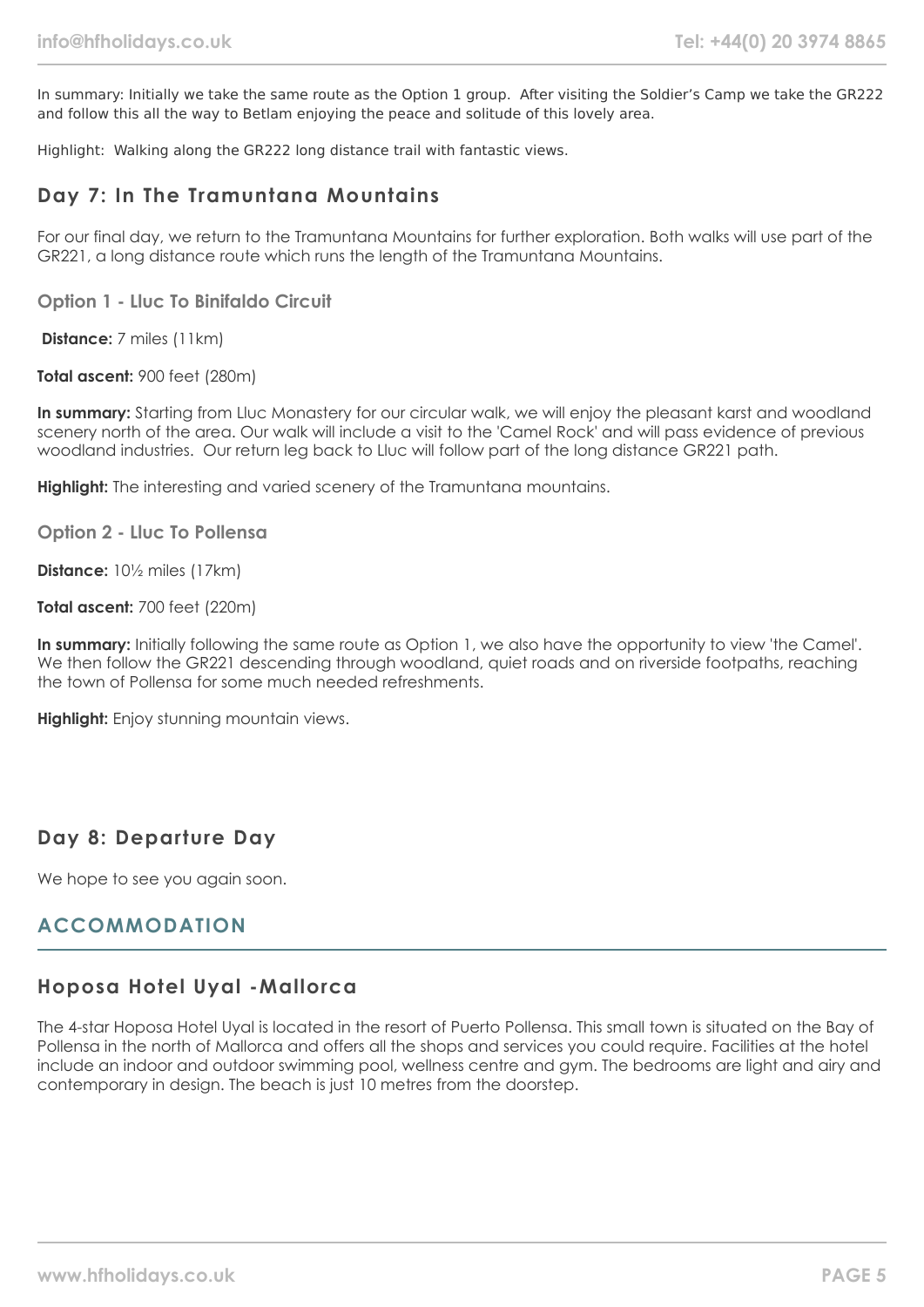#### **Accommodation Info**

#### **Rooms**

Hotel Uyal has 116 rooms spread over two buildings, the oldest built in 1954. All rooms are en-suite and include:

- Television
- Hairdryer
- Safe deposit box
- Mini-bar
- Air Conditioning
- Free Wi-Fi
- Tea and coffee making facilities

## **Facilities**

The hotel has a delightful terrace and garden areas as well as an outdoor freshwater pool (seasonal) and a wellness centre which includes a small pool, gym, and sauna. There is a laundry service and free Wi-Fi throughout.

#### **Food & Drink**

Our holidays at Hotel Uyal are on a Half Board basis and include breakfast and a buffet style evening meal.

## **Breakfast**

There is an extensive selection of hot and cold options for breakfast from a self-select buffet.

## **Evening Meal**

Enjoy three courses with a range of international and local dishes available. There will be a vegetarian option but if you have any special dietary requirements we recommend that you discuss your preferences with the hotel management.

## **Drinks**

There is also a well-stocked bar serving beer, wine, and spirits.

## **Dress Code**

There is a dress code for dinner: long trousers for gentlemen

## **Your Evenings**

The friendly atmosphere of our holidays continues into the evening. Enjoy a glass of wine or local beer before hearing about the next day's activities. Your evening meal is the main focus of the evening, however, you may like to join your leader for a short stroll along the seafront. Your leader will check for any local events being held in the resort so you do not miss out on any fun. Alternatively, you may choose to just relax with a good book on the terrace or chat with your fellow guests.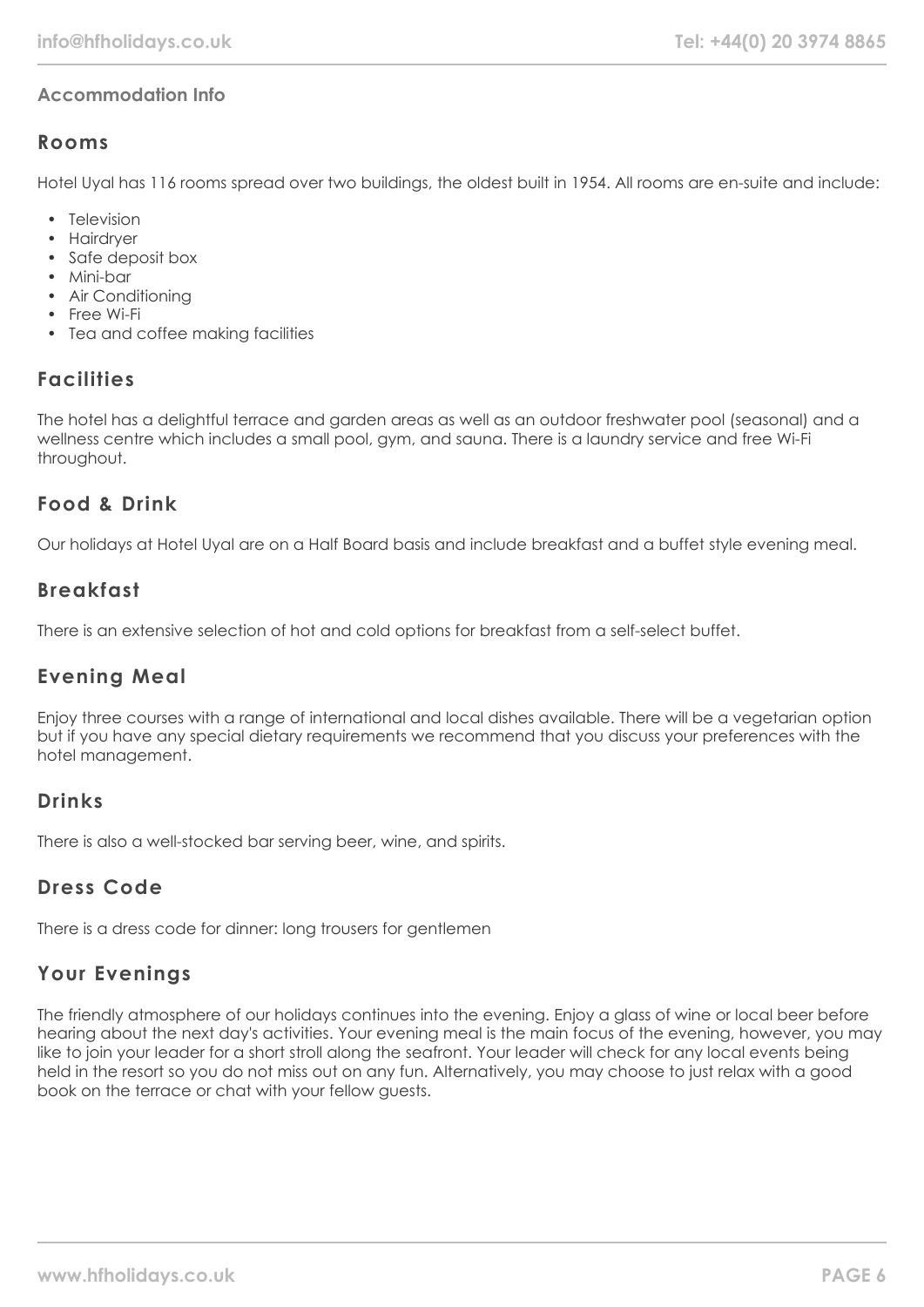## **TRAVEL DETAILS**

# **THE HASSLE-FREE OPTION**

Book your holiday 'with flight' and choose between Heathrow, Manchester and Birmingham flights to Palma airport. For flight times and prices please see the Dates & Prices tab.

If you choose this option we automatically include return transfers between the airport and the hotel. The coach transfer takes approx 1 hour to Puerto Pollensa.

## **THE FLEXIBLE TRAVEL OPTION**

Alternatively, tailor your journey to suit you by booking your holiday 'without flight' allowing you the freedom to book your own flights from your local airport. Mallorca's capital, Palma, is very well connected to the UK.

If you choose this option, transfers are not included in the price. However, below are some suggestions to help you reach your destination

- We can book you a seat on the **HF Holidays' transfer coach** from Palma airport. This is timed to meet the HF Holidays' flights\* (provisional flight times can be found on the dates and prices tab or you can call us on 020 8732 1220 for more information). Cost per single journey is £26
- Why not let us book you a **private taxi transfer** at a cost of £85 per single taxi journey?

Transfers must be pre-booked. Please call 020 8732 1220 for more details

## **USEFUL HOLIDAY INFORMATION**

## **Essential Information**

#### **Passport Requirements**

You may need to renew your British passport if you're travelling from 1 January 2021.

On the day you travel, you'll need your passport to both:

- have at least 3 months left
- be less than 10 years old (even if it has 6 months or more left)

Use the [government website](https://www.gov.uk/check-a-passport-travel-europe-1-january-2021) to see if your passport is valid for this holiday

#### **EHIC Cards**

The UK government has officially launched the Global Health Insurance Card (GHIC), which will replace the European Health Insurance Card (EHIC). UK residents can now apply for one of the GHIC cards, which will gradually replace the EHIC cards as they reach their expiry dates. Every family member travelling requires a GHIC. You can make an application for yourself and on behalf of your partner and any dependent children under the age of 16. Both cards will offer equivalent protection for emergency and medically necessary healthcare needs when in the EU on a temporary stay, which includes holiday, study and business travel. Necessary healthcare includes things like

- emergency treatment and visits to A&E
- treatment for long-term or pre-existing medical conditions
- routine medical care for pre-existing conditions that need monitoring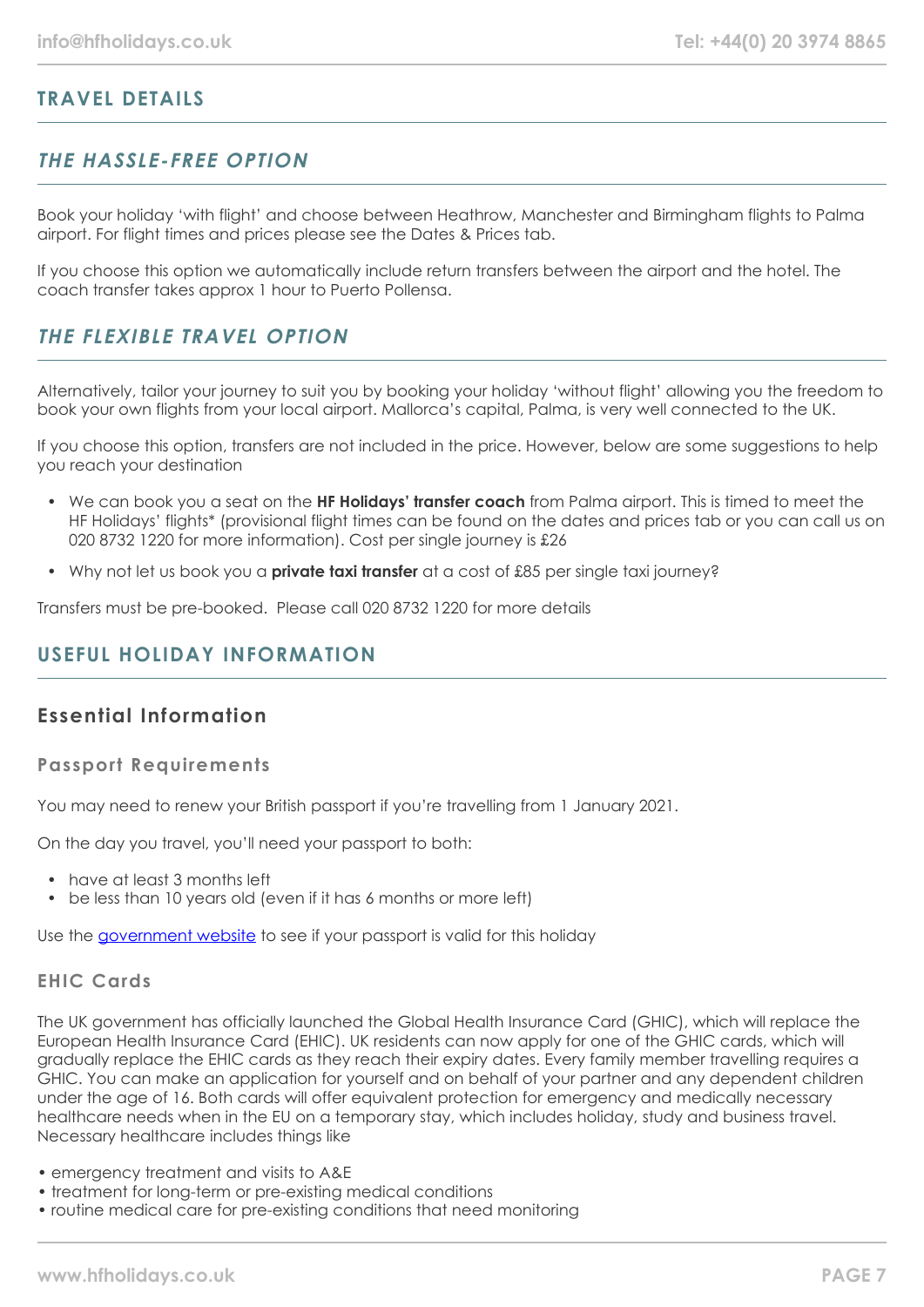#### • oxygen and kidney dialysis

The public only need to apply for their free GHIC cards when their current EHIC expires. The process is likely to take two weeks. For more information visit [https://www.nhs.uk/using-the-nhs/healthcare-abroad/apply-for-a](https://www.nhs.uk/using-the-nhs/healthcare-abroad/apply-for-a-free-uk-global-health-insurance-card-ghic/)[free-uk-global-health-insurance-card-ghic/.](https://www.nhs.uk/using-the-nhs/healthcare-abroad/apply-for-a-free-uk-global-health-insurance-card-ghic/)

The GHIC is not an alternative to travel insurance. We advise all holidaymakers to also invest in travel insurance that covers healthcare, so they are covered for other issues that may arise, as well as cancellations and lost luggage.

#### **Essential Equipment**

To enjoy walking/hiking comfortably and safely, footwear, clothing and equipment needs to be suitable for the conditions. Safety and comfort are our priorities, so our advice is to come prepared for all eventualities.

- Footwear with a good grip on the sole (e.g.Vibram sole) is the key to avoiding accidents.
- Walking/hiking boots providing ankle support and good grip are recommended (ideally worn in), and specialist walking socks to avoid blisters.
- Several layers of clothing, which can be added or removed, are better than a single layer (include spares).
- Fabrics (lightweight and fast drying) designed for the outdoors are recommended.
- Waterproof jacket and waterproof over trousers.
- Warm hat and aloves.
- Denim jeans and capes are not suitable on any walks.
- Rucksack with a waterproof liner.
- Thermos flask for hot drink.
- Water bottle (at least 2 litre).
- Spare high-energy food such as a chocolate bar.
- Small torch.
- First aid kit your leader's first aid kit doesn't contain any medication or blister kits (such as Compeed).
- Sun hat and sunglasses
- Sun cream.

#### **Optional Equipment**

- Walking poles are useful, particularly for descents.
- Insect repellent.
- Camera.
- Gaiters.

## **Useful Information**

The language of Mallorca is Mallorquin but Castilian Spanish is widely spoken.

Is considered safe to drink, but if you prefer, bottled mineral water can be purchased from the hotel or local supermarkets.

If the international number you wish to call starts with a 0, you must drop the starting digit when dialling the number. To dial a UK number 0044

To dial a Spanish number 0034

# **Local Currency**

The currency of Mallorca is the Euro.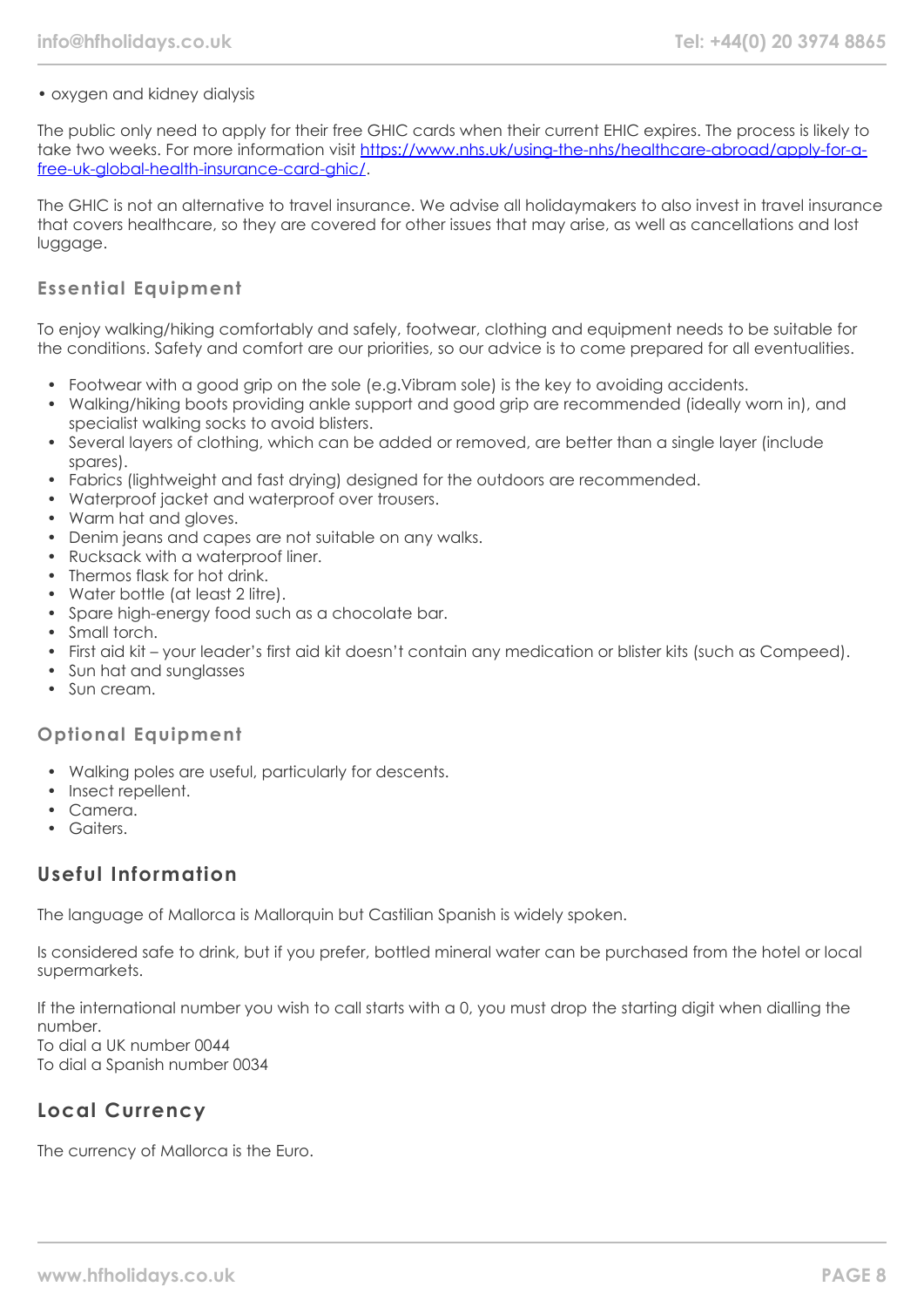# **Electricity**

220 Volt AC with round two pin plugs; you will need an adaptor for any appliances brought from the UK.

# **ATM Availability**

You will find several ATM machines in Puerto Pollensa where you can obtain money.

# **HOW TO BOOK**

When you're ready to book, you can choose to **book online** or book **over the phone**. Our website offers secure online booking for our holidays, is available 24/7, and offers more in-depth information about all our holidays. If you prefer to call us, our experienced and knowledgeable team are available to answer any specific questions you have and can offer guidance as to which holiday is best suited to your needs.

Our office is open: Monday to Friday: 9am – 5.30pm, Saturday: 9am – 1pm, Sunday & Bank Holiday Monday: closed

#### **PAYING YOUR DEPOSIT**

To secure the holiday of your choice, you will need to pay a deposit: UK & European Holidays: £150 per person and Worldwide Holidays: £250 per person. You can pay your deposit by debit or credit card with no additional card fees charged or make an online BACS payment directly into HF's bank account, please see details under BACS payments. You can also pay your deposit by cheque within seven days of booking. Cheques should be made payable to 'HF Holidays Ltd' with your booking reference / Order ID on the back.

#### **NON-MEMBER FEE**

Non-members can join our holidays by paying a Non-Member's fee of £30 per person per holiday. Alternatively, full membership is available from £100 – visit hfholidays.co.uk/membership for details.

#### **BACS PAYMENTS**

Please quote your booking reference / Order ID when you make your payment online: Bank Name: National Westminster Bank, Account Name: HF Holidays Limited, Account Number: 48904805, Sort Code: 60-00-01, IBAN: GB90NWBK60000148904805

Once we have received your booking and deposit, we will send a confirmation invoice to the lead name. Please check this carefully. For bookings 'with flights' it is essential that the names on your booking confirmation invoice match those on your passport for bookings overseas. Please advise us immediately of any errors. Any name changes after the balance of your holiday has been paid will be subject to a fee levied by the airline.

#### **MANAGE MY BOOKINGS**

Payments can also be made through the [Manage My Booking](https://www.hfholidays.co.uk/about-us/bookings/my-booking) function on our website. Click on the link at the top of our homepage. This is available to all customers who provide an email address at the time of booking.

#### **YOUR FINAL BALANCE**

Your final balance payment is due 6 weeks before departure if you are staying in an HF Holidays UK country house, 8 weeks before departure if you are travelling on one of our holidays in Europe and 10 weeks before departure if you are on a Guided Trail staying in one of our partner hotels or are travelling on a Worldwide holiday. As with paying your deposit, you can pay your final balance by debit or credit card, make an online BACS payment directly into HF's bank account or pay by cheque.

#### **TRAVEL INSURANCE**